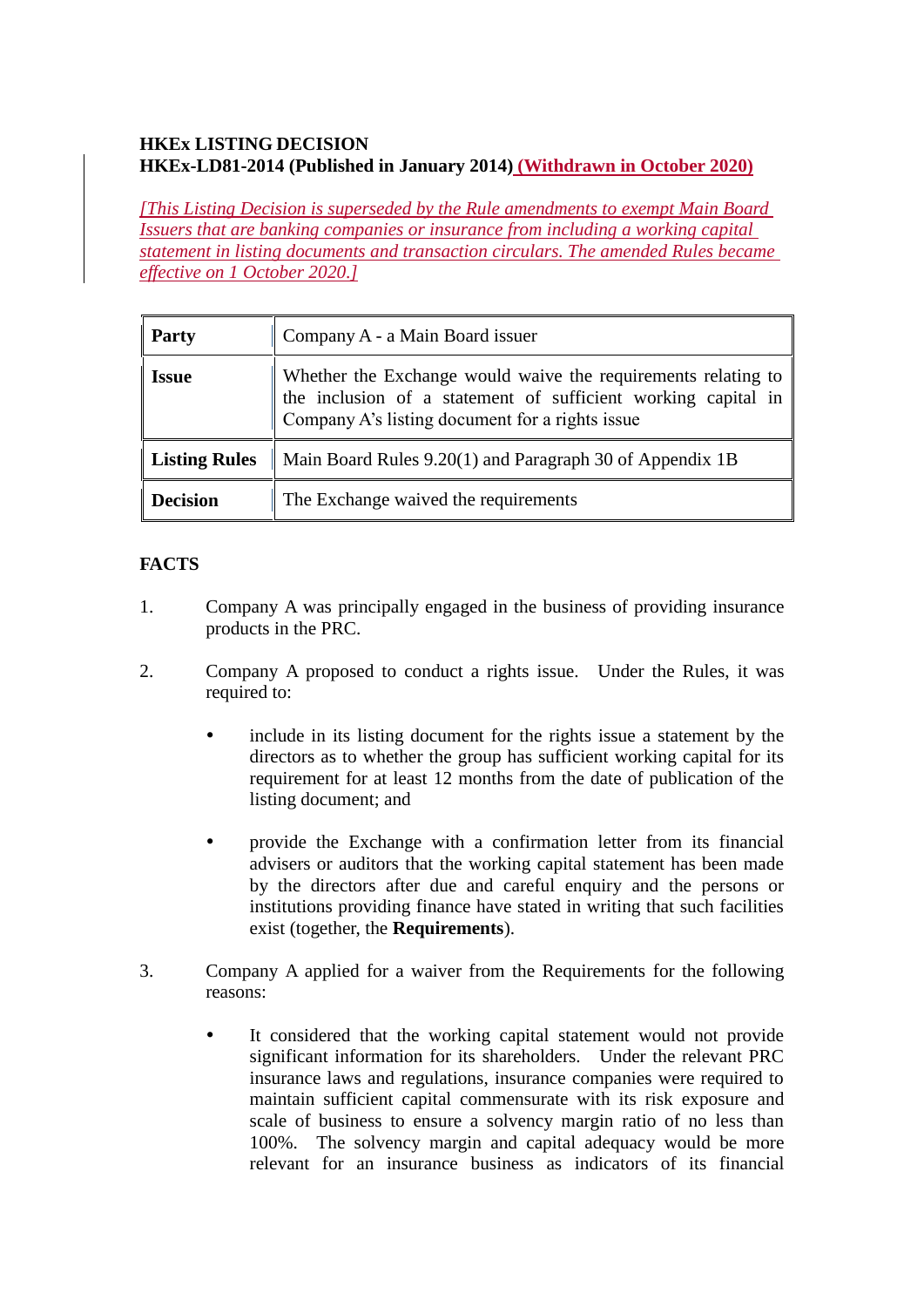condition, strength and ability to meet its capital needs or claims from policyholders as a going concern.

- Company A's solvency and capital adequacy were subject to prudential supervision by the China Insurance Regulatory Commission (**CIRC**). It was also required to file various periodic solvency reports with the CIRC based on the solvency assessment requirements.
- It would be burdensome for Company A to comply with the Requirements in light of the additional time and costs involved in preparing the working capital statement.
- Alternatively, Company A would include in the listing document: (i) the relevant solvency and capital adequacy requirements for insurance companies in the PRC; and (ii) Company A's solvency margin ratios for the latest three financial years.

#### **APPLICABLE LISTING RULES**

4. Rule 7.22 states that:

"A rights issue must be supported by a listing document which must comply with the relevant requirements of Chapter 11."

5. Rule 9.20(1) states that:

"The following documents must be submitted to the Exchange before bulk-printing of the listing document: -

- (1) if the listing document contains a statement as to the sufficiency of working capital, a letter from the issuer's financial advisers or auditors, confirming that:
	- (a) the statement has been made by the directors after due and careful enquiry; and
	- (b) persons or institutions providing finance have stated in writing that such facilities exist; and

…"

6. Rule 11.06 states that:

"Subject to rule 11.09, listing documents must contain all of the specific items of information which are set out in either Part A, B, E or F of Appendix 1 (as the case may be). …"